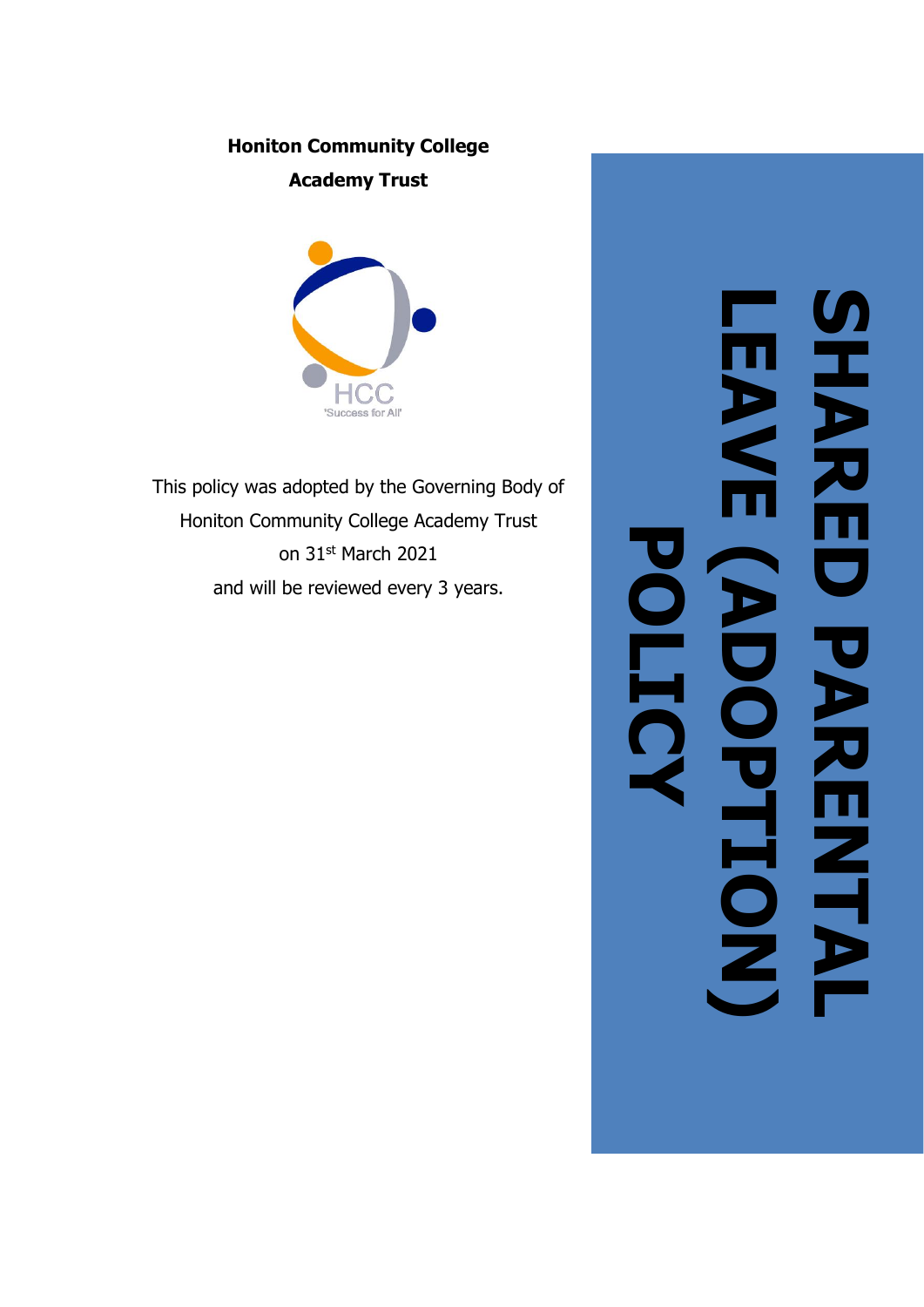# **CONTENTS**

| Introduction                                  | 1              |
|-----------------------------------------------|----------------|
| <b>Definitions</b>                            |                |
| What is shared parental leave                 |                |
| Entitlement                                   | 2              |
| Opting in to shared parental leave and pay    | $\overline{2}$ |
| Ending your adoption leave                    | 3              |
| Ending your partner's adoption leave or pay   | 4              |
| Evidence of entitlement                       | 4              |
| Booking SPL dates                             | 4              |
| Procedure for requesting split periods of SPL | 5              |
| Changing dates or cancelling SPL              | 5              |
| Shared parental pay                           | 6              |
| Other terms during shared parental leave      | 6              |
| Pensions                                      | 7              |
| Keeping in touch                              | 8              |
| Returning to work                             | 8              |
| Document Change History                       | 9              |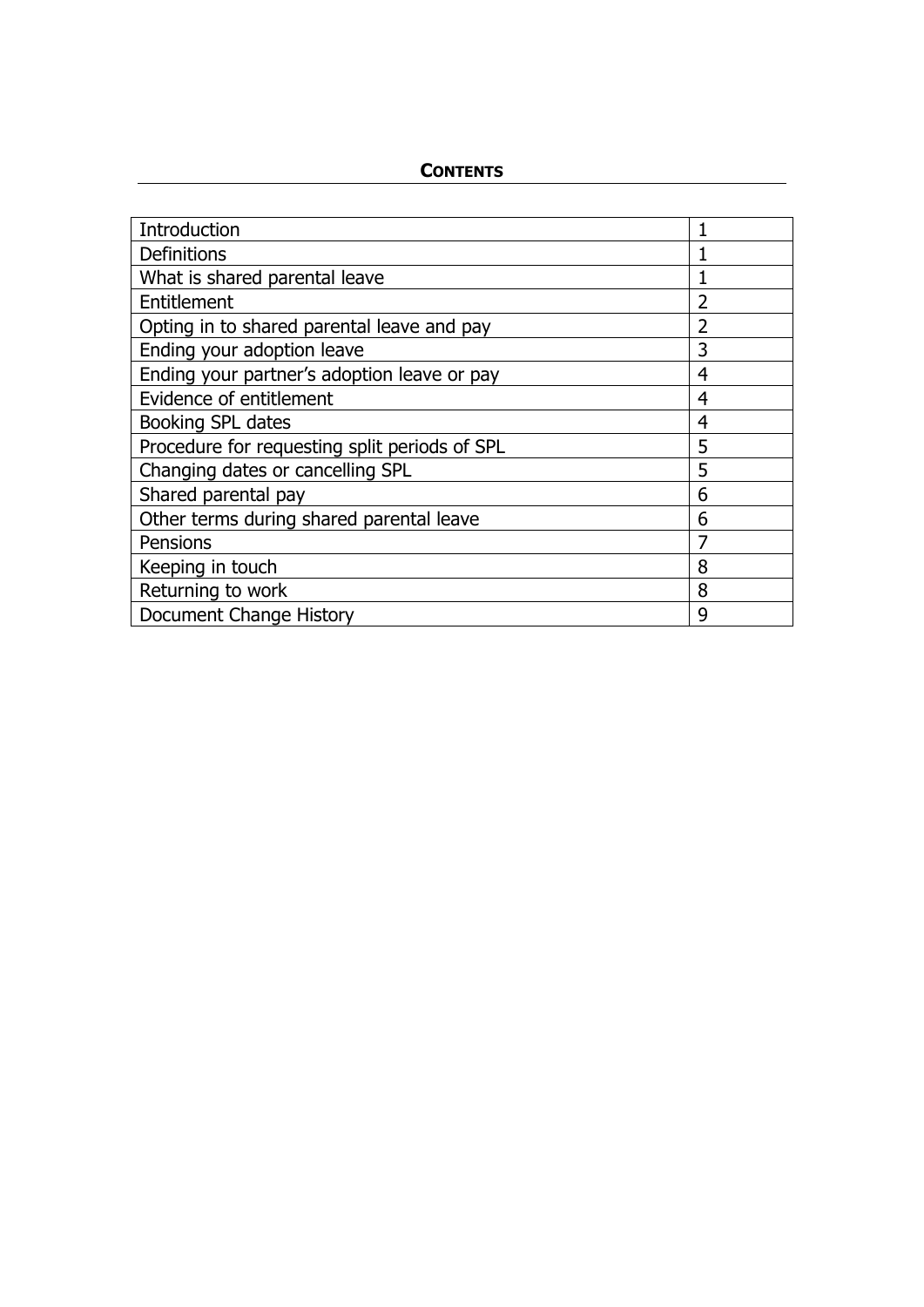# **Introduction**

This policy outlines the arrangements for shared parental leave and pay in relation to the adoption of a child. If you or your partner are pregnant or have given birth please see the Shared Parental Leave (Birth) Policy instead.

This policy applies to employees. It does not apply to agency workers or selfemployed contractors.

This policy does not form part of any employee's contract of employment and we may amend it at any time.

The Resources Committee has overall responsibility for the effective operation of this policy and for ensuring compliance with the relevant statutory framework. The Resources Committee ensures the policy's maintenance and review and has delegated to the Principal day-to-day responsibility for operating the policy.

Managers have a specific responsibility to ensure the fair application of this policy and all members of staff are responsible for supporting colleagues and ensuring its success.

# **Definitions**

The definitions in this paragraph apply in this policy.

**Partner:** your spouse, civil partner or someone living with you in an enduring family relationship at the time the child is placed for adoption, but not your sibling, child, parent, grandparent, grandchild, aunt, uncle, niece or nephew.

**Qualifying Week:** the week the adoption agency notifies you that you have been matched with a child for adoption.

# **What is Shared Parental Leave**

Shared parental leave (SPL) is a form of leave that may be available where an adoption agency places a child with you and/or your partner on or after 5 April 2015.

It gives you and your partner more flexibility in how to share the care of your child in the first year after birth than simply taking maternity and paternity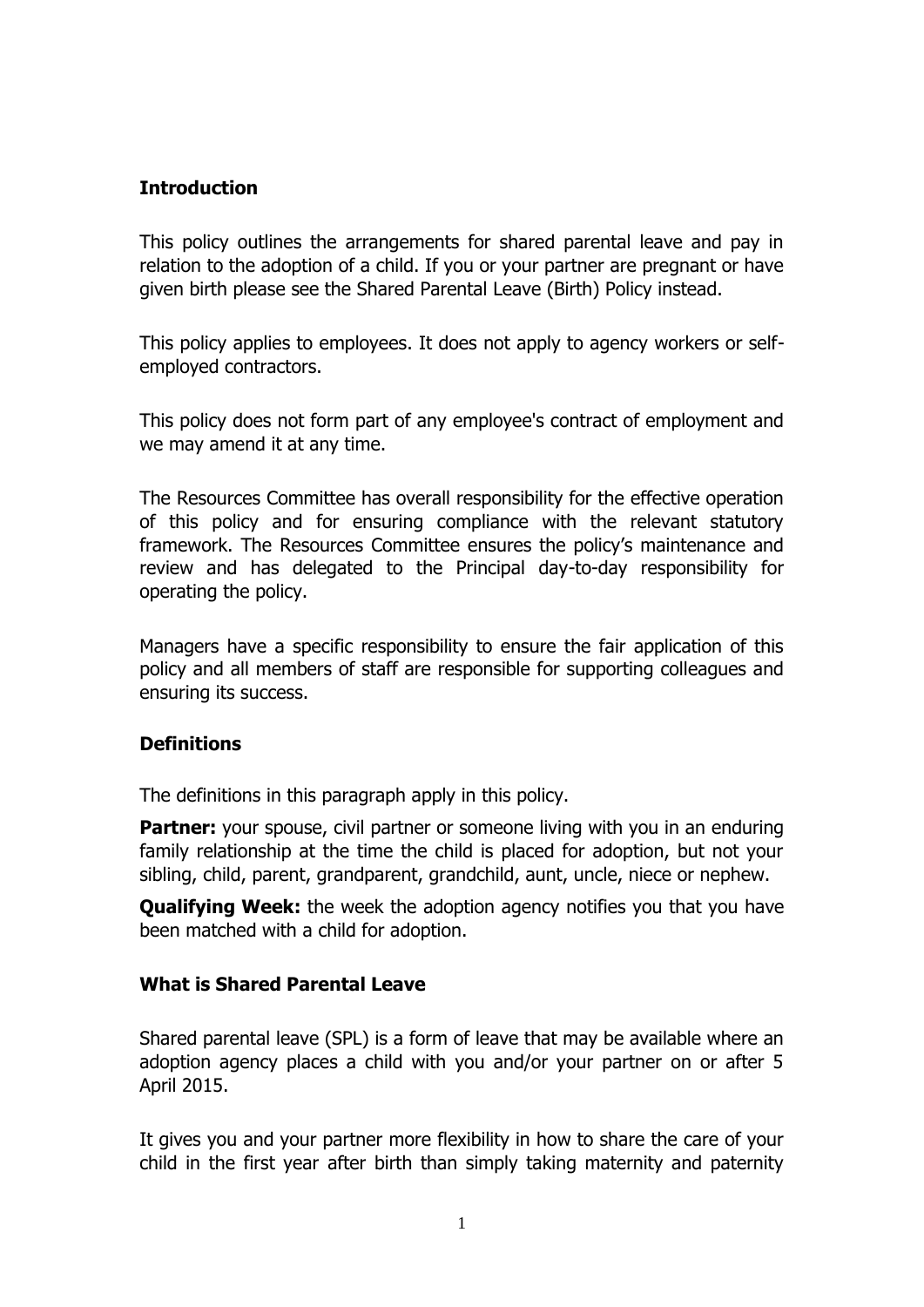leave. Assuming you are both eligible, you will be able to choose how to split the available leave between you, and can decide to be off work at the same time or at different times. You may be able to take leave in more than one block.

# **Entitlement**

You may be entitled to SPL if an adoption agency has placed a child with you and/or your partner for adoption and you intend to share the main responsibility for the care of the child with your partner.

The following conditions must be fulfilled:

- a) you must have at least 26 weeks continuous employment with us by the end of the Qualifying Week, and still be employed by us in the week before the leave is to be taken;
- b) your partner must have worked (in an employed or self-employed capacity) in at least 26 of the 66 weeks before the Qualifying Week and had average weekly earnings of at least £30 during 13 of those weeks; and
- c) you and your partner must give the necessary statutory notices and declarations as summarised below, including notice to end adoption leave or statutory adoption pay (SAP).

Either you or your partner must qualify for statutory adoption leave and/or SAP and must take at least two weeks of adoption leave and/or pay.

If your partner is taking adoption leave and/or claiming SAP, you may be entitled to two weeks' paternity leave and pay (see our Paternity Leave Policy). You should consider using this before taking SPL. Paternity leave is additional to any SPL entitlement you may have, but you will lose any untaken paternity leave entitlement once you start a period of SPL.

The total amount of SPL available is 52 weeks, less the weeks of adoption leave taken by either you or partner (or the weeks in which your partner has been in receipt of SAP if they were not entitled to adoption leave).

# **Opting into Shared Parental Leave and Pay**

Not less than eight weeks before the date you intend your SPL to start, you must give us a written opt-in notice which includes:

a) your name and your partner's name;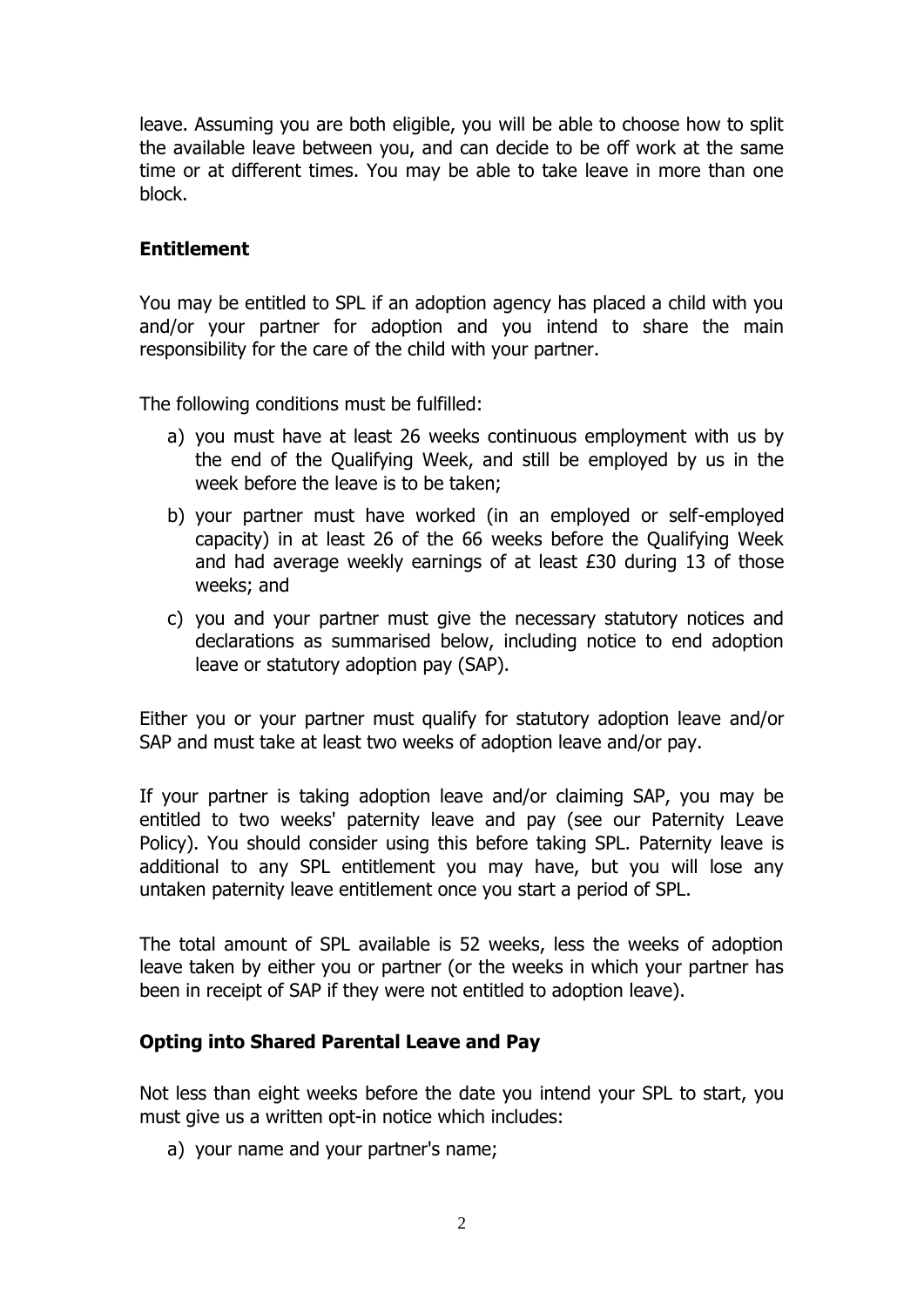- b) if you are taking adoption leave, your adoption leave start and end dates;
- c) if you are not taking adoption leave, your partner's adoption leave start and end dates, or if your partner is not entitled to adoption leave, the start and end dates of their SAP;
- d) the total SPL available, which is 52 weeks minus the number of weeks' adoption leave or SAP taken or to be taken by you or your partner;
- e) how many weeks of the available SPL will be allocated to you and how many to your partner (you can change the allocation by giving us a further written notice, and you do not have to use your full allocation);
- f) if you are claiming statutory shared parental pay (ShPP), the total ShPP available, which is 39 weeks minus the number of weeks of SAP taken or to be taken);
- g) how many weeks of the available ShPP will be allocated to you and how many to your partner (you can change the allocation by giving us a further written notice, and you do not have to use your full allocation);
- h) an indication of the pattern of leave you are thinking of taking, including suggested start and end dates for each period of leave (please see below). This indication will not be binding at this stage, but please give as much information as you can about your future intentions; and
- i) declarations by you and your partner that you both meet the statutory conditions to enable you to take SPL and ShPP.

# **Ending your adoption leave**

If you are taking or intend to take adoption leave and want to opt into the SPL scheme, you must give us at least eight weeks' written notice to end your adoption leave (a curtailment notice). The notice must state the date your adoption leave will end. You can give the notice before or after adoption leave starts, but you must take at least two weeks' adoption leave.

You must also give us, at the same time as the curtailment notice, a notice to opt into the SPL scheme or a written declaration that your partner has given their employer an opt-in notice and that you have given the necessary declarations in that notice.

If your partner is eligible to take SPL from their employer they cannot start it until you have given us your curtailment notice.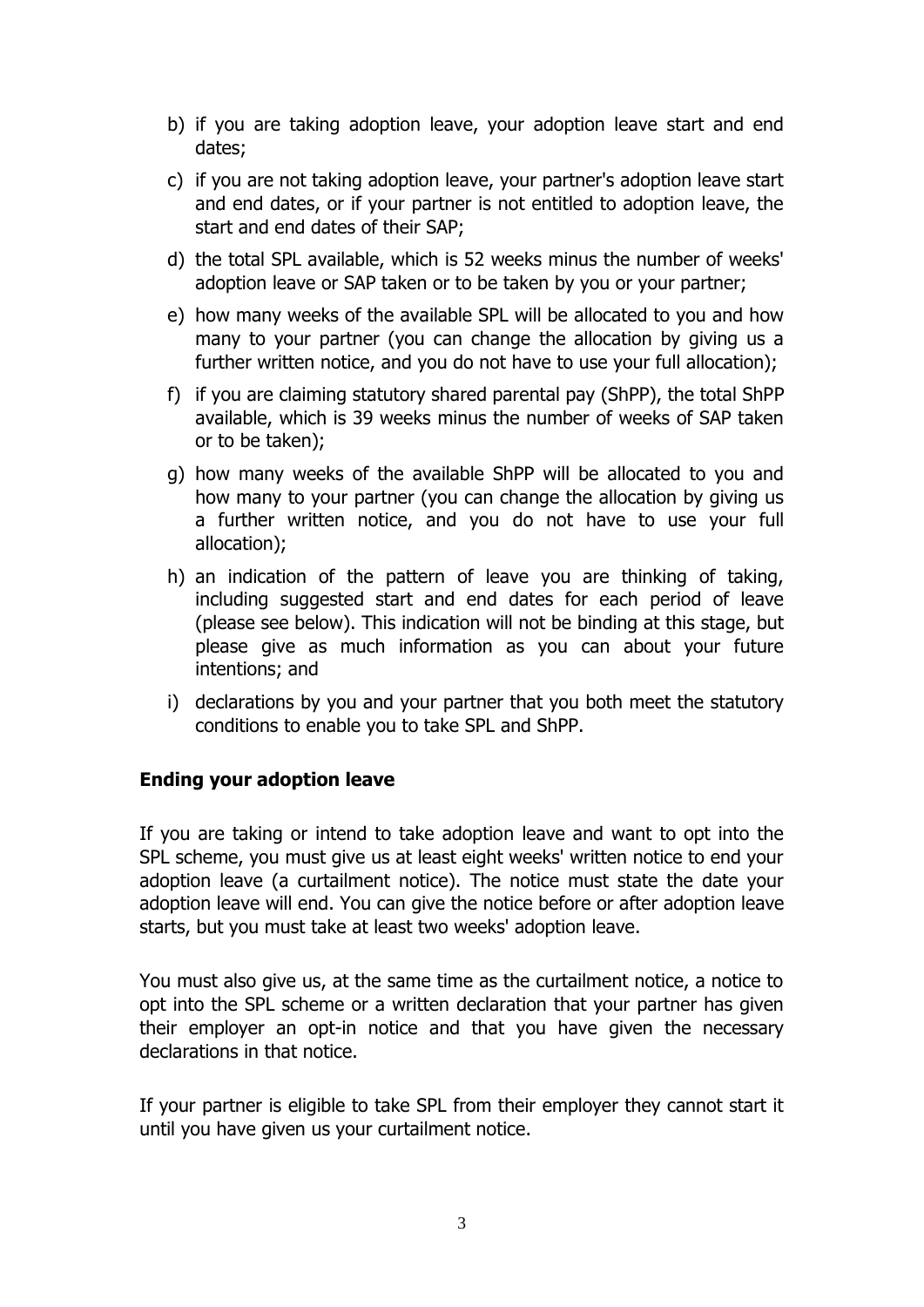The curtailment notice is binding on you and cannot usually be revoked. You can only revoke a curtailment notice if your adoption leave has not yet ended and one of the following applies:

- a) if you realise that neither you nor your partner are in fact eligible for SPL or ShPP, in which case you can revoke the curtailment notice in writing up to eight weeks after it was given;
- b) if your partner has died.

Once you have revoked a curtailment notice you will be unable to opt back in to the SPL scheme.

# **Ending your partner's adoption leave or pay**

If your partner is taking adoption leave or claiming SAP from their employer, you will only be able to take SPL once your partner has either:

- a) returned to work;
- b) given their employer a curtailment notice to end adoption leave; or
- c) given their employer a curtailment notice to end SAP (if they are entitled to SAP but not adoption leave).

# **Evidence of entitlement**

You must provide on request:

- a) One or more documents from the adoption agency showing the agency's name and address and the expected placement date; and
- b) The name and address of your partner's employer (or a declaration that they have no employer).

# **Booking SPL dates**

Having opted into the SPL system you will need to give a period of leave notice telling us the start and end dates of your leave. This can be given at the same time as your opt-in notice, or it can be given later, as long as it is given at least eight weeks before the start of your leave. You must also state in your period of leave notice the dates on which you intend to claim ShPP, if applicable.

If your period of leave notice gives dates for a single continuous block of SPL you will be entitled to take the leave set out in the notice.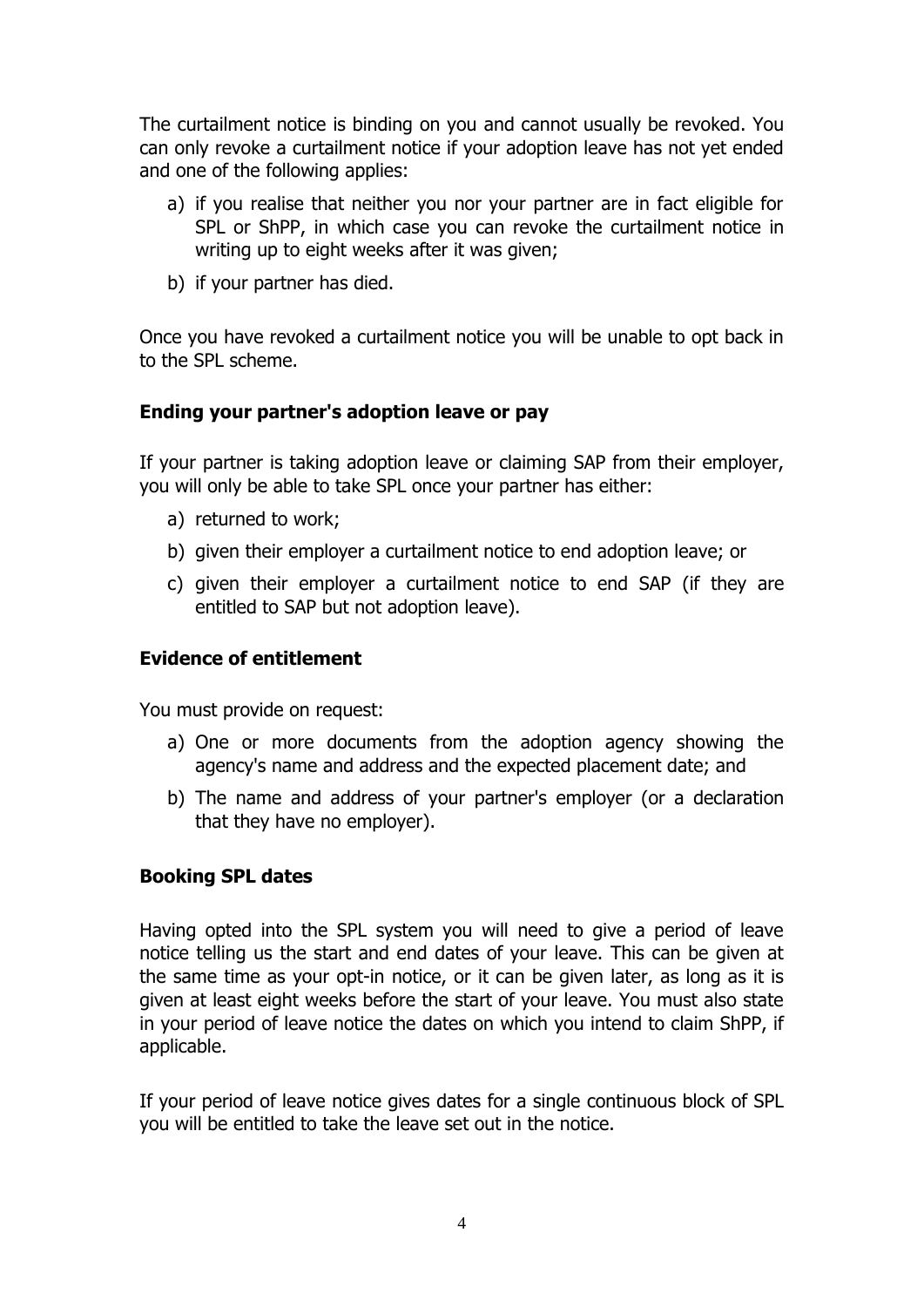You can give up to three period of leave notices. This may enable you to take up to three separate blocks of SPL (although if you give a notice to vary or cancel a period of leave this will in most cases count as a further period of leave notice; see below).

# **Procedures for requesting split periods of SPL**

In general, a period of leave notice should set out a single continuous block of leave. We may, in some cases, be willing to consider a period of leave notice where the SPL is split into shorter periods (of at least a week) with periods of work in between. It is best to discuss this with Line Manager in good time before formally submitting your period of leave notice. This will give us more time to consider the request and hopefully agree a pattern of leave with you from the start.

You must submit a period of leave notice setting out the requested pattern of leave at least eight weeks before the requested start date. If we are unable to agree to your request straight away, there will be a two-week discussion period. At the end of that period, we will confirm any agreed arrangements in writing. If we have not reached an agreement, you will be entitled to take the full amount of requested SPL as one continuous block, starting on the start date given in your notice (for example, if you requested three separate periods of four weeks each, they will be combined into one 12-week period of leave). Alternatively, you may:

- a) choose a new start date (which must be at least eight weeks after your original period of leave notice was given), and tell us within five days of the end of the two-week discussion period; or
- b) withdraw your period of leave notice within two days of the end of the two-week discussion period (in which case it will not be counted and you may submit a new one if you choose).

# **Changing dates or cancelling your SPL**

You can cancel a period of leave by notifying us in writing at least eight weeks before the start date in the period of leave notice.

You can change the start date for a period of leave, or the length of the period of leave, by notifying us in writing at least eight weeks before the original start date and the new start date.

You can change the end date for a period of leave by notifying us in writing at least eight weeks before the original end date and the new end date.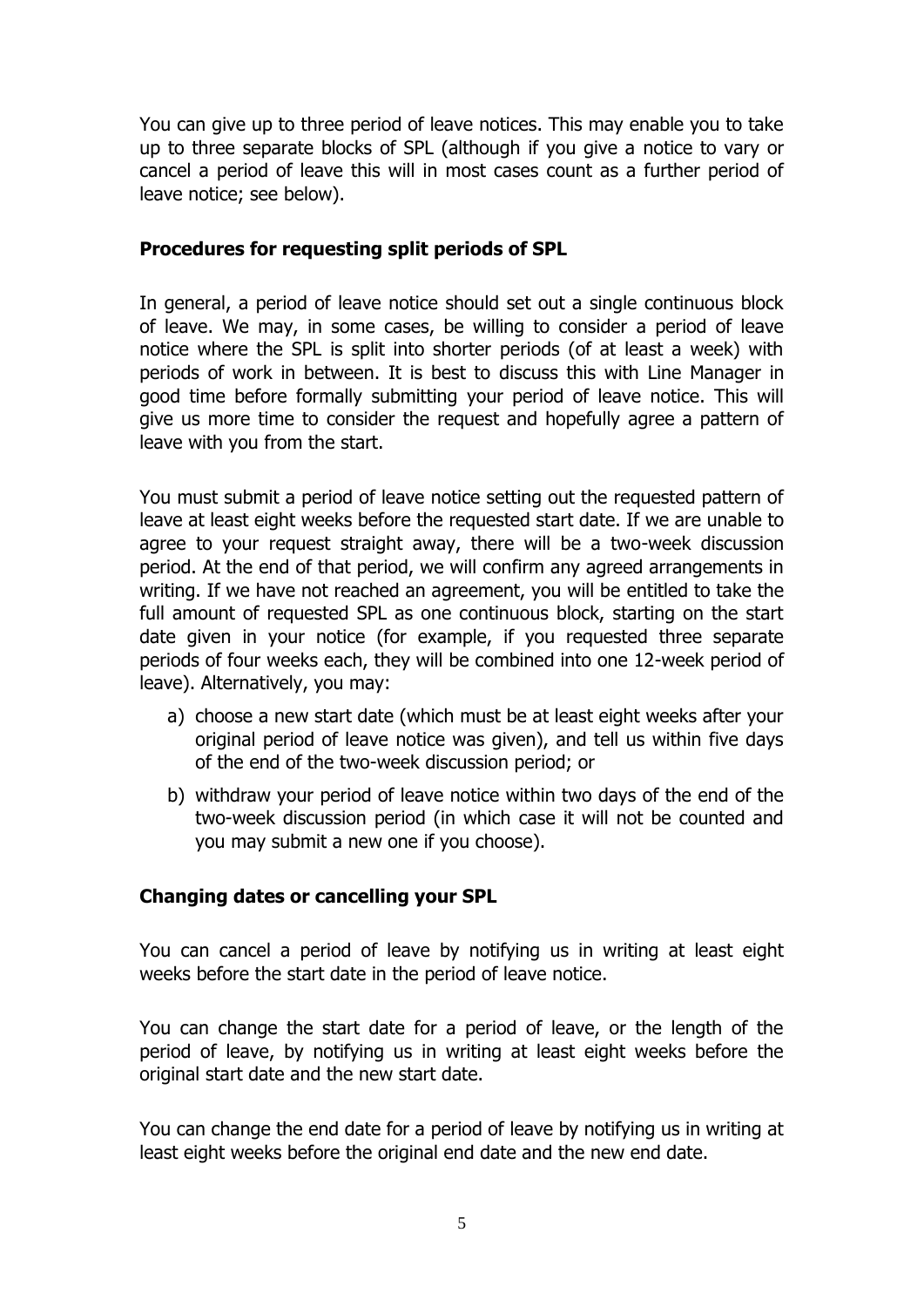You can change split periods of leave into a single continuous period of leave by notifying us in writing at least eight weeks before the start date.

You can request that a continuous period of leave be split into two or more discontinuous periods with periods of work in between. We will consider any such request as set out above.

A notice to change or cancel a period of leave will count as one of your three period of leave notices, unless:

- a) the variation is a result of the child being placed with you earlier or later than the expected placement date;
- b) the variation is at our request; or
- c) we agree otherwise.

# **Shared Parental Pay**

You may be able to claim Statutory Shared Parental Pay (ShPP) of up to 39 weeks (less any weeks of SAP claimed by you or your partner) if you have at least 26 weeks' continuous employment with us at the end of the Qualifying Week and your average earnings are not less than the lower earnings limit set by the government each tax year. ShPP is paid by employers at a rate set by the government each year.

# **Other terms during shared parental leave**

Your terms and conditions of employment remain in force during SPL, except for the terms relating to pay.

Annual leave will accrue at the rate provided under your contract. Annual leave cannot usually be carried over from one holiday year to the next. If the holiday year is due to end during SPL, you should ensure that you have taken the full year's entitlement before starting your SPL.

# Teachers only:

Your leave year, for the purpose of establishing annual leave entitlement whilst on SPL is 1 September to 31 August.

Your statutory holiday entitlement is not an additional entitlement to annual leave on top of the current school closure arrangements.

Whilst you are on SPL you are entitled to your statutory holiday under the Working Time Regulations. You shall not accrue holiday above your entitlement under the Working Time Regulations 1998. Annual leave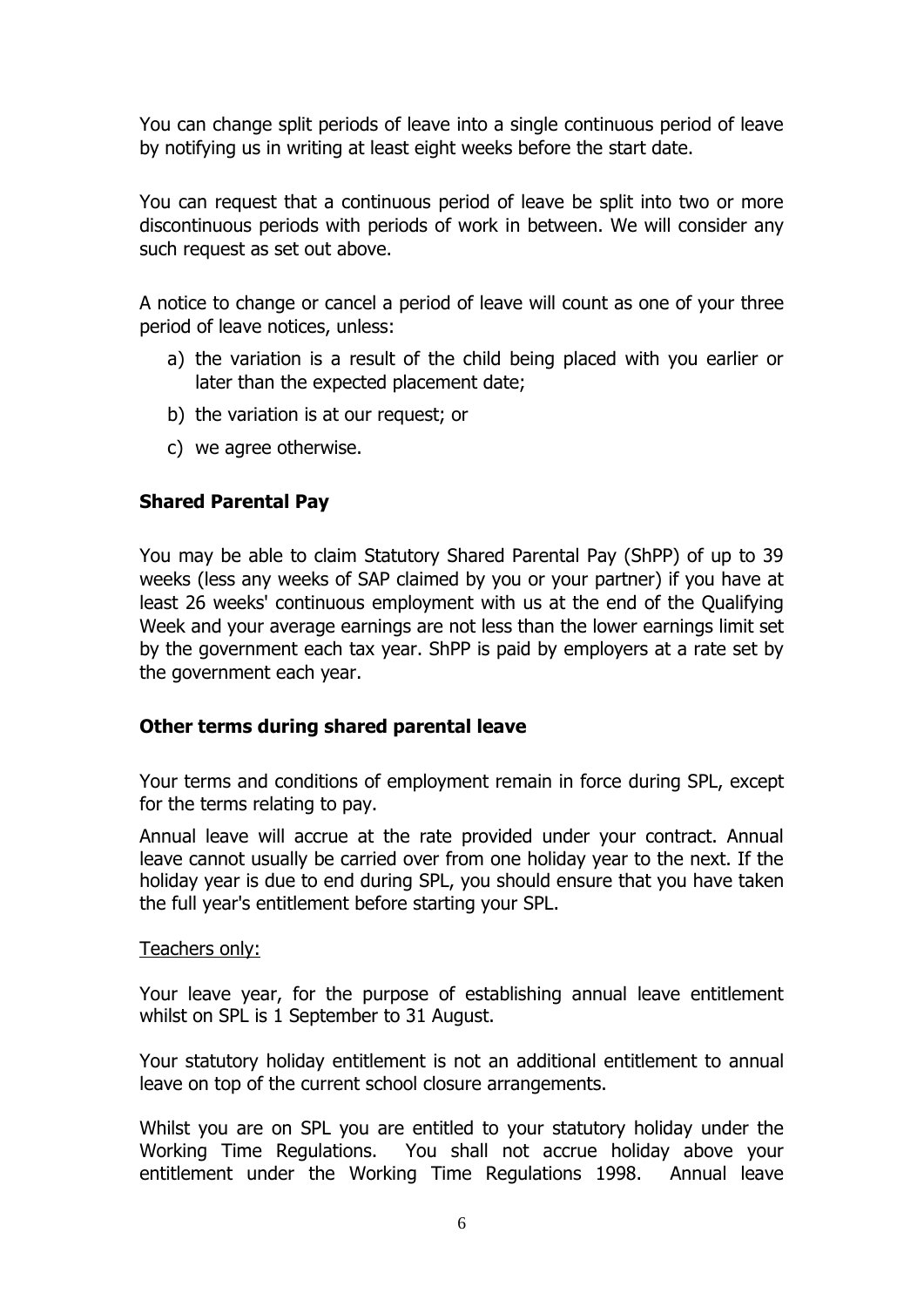entitlement will be offset against any period of school closure that has taken place in the leave year in question i.e. both before and after your SPL period.

On return from SPL, you are permitted to take any outstanding leave during term time during that leave year if there are insufficient school closures to accommodate your holiday in that leave year. Where your return from SPL is so close to the end of the leave year that there is not enough time to take your entire holiday entitlement, you will be permitted to carry over any balance of outstanding holiday to the following leave year. You can be required to take this during the remaining periods of school closure after the statutory holiday for that leave year has been accommodated.

You will not be entitled to a payment in lieu of untaken annual leave. However, payment in lieu may be necessary, if you decide not to return to your job following your SPL. Payment will be made in accordance with the Working Time Regulations and will not be pensionable.

# Public and extra statutory holiday entitlement during shared parental leave (not applicable to teachers)

Full time employees:

You will accrue holiday entitlement for any public holidays which fall within your SPL, with substitute paid leave being provided at another time.

Part time employees:

You will accrue pro-rata holiday entitlement for any public holidays which fall within your SPL, and will be given substitute paid leave at another time.

Term time employees:

You are entitled to a substitute day of paid leave where a public holiday/statutory holiday falls during term time during your SPL period.

Substitute days of leave may be taken immediately following the end of the period of SPL. Alternatively, any substitute days of leave may be added to the leave entitlement to be taken upon the return to work.

# **Pensions**

# **Teachers**

During a period of paid SPL, pension contributions will be paid and deducted from your pay in the usual manner. Your contributions will be based on the pay you get while absent. Any unpaid period of SPL will not be pensionable/reckonable.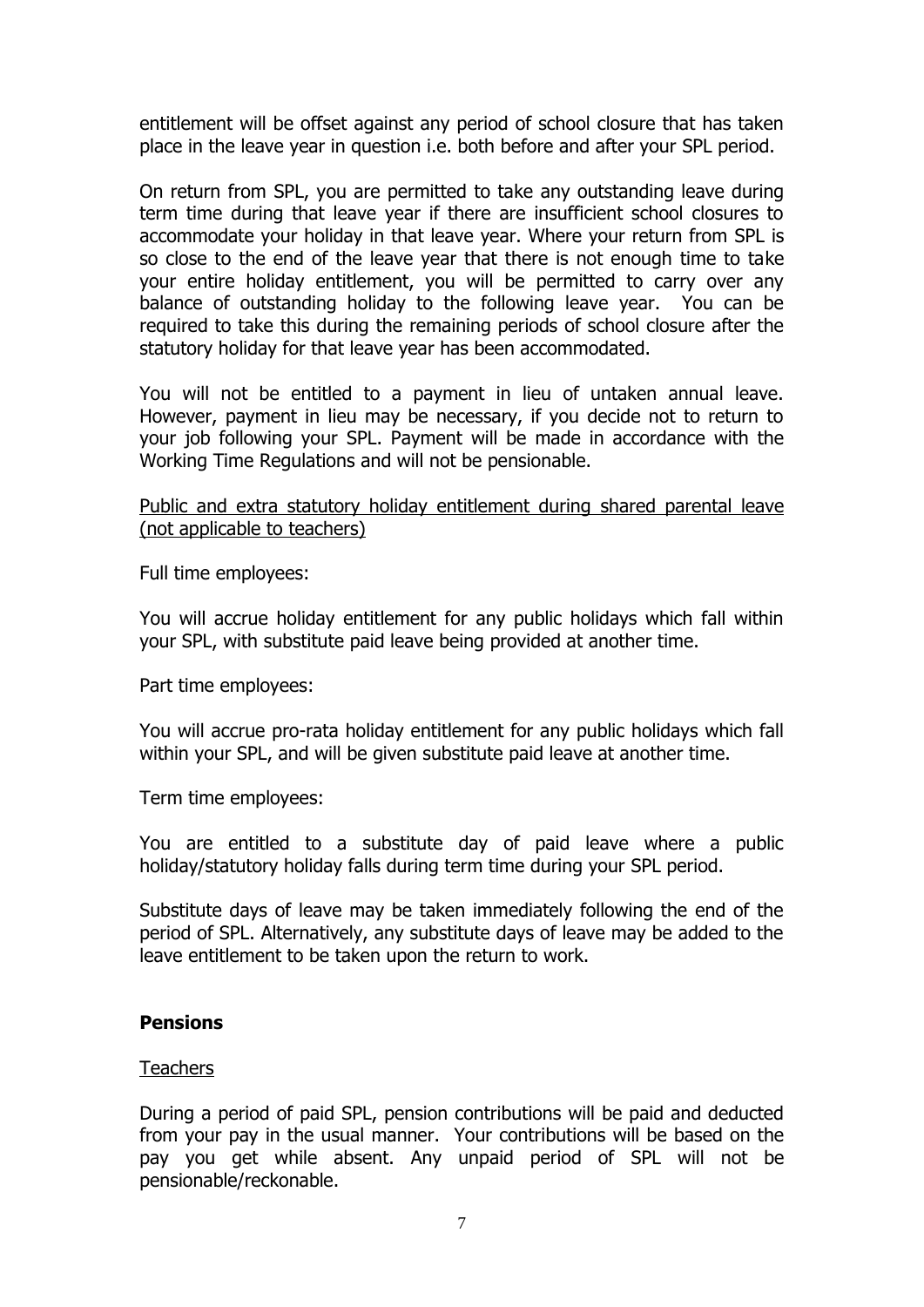If you require any further information you should contact Teachers Pensions on 0845 6066166 and ask for a fact sheet. Alternatively this information is available from their website: [www.teacherspensions.co.uk.](http://www.teacherspensions.co.uk/)

# All other staff:

During any period of paid SPL, if you are a member of the Local Government Pension Scheme, you will pay basic pension contributions on the pay actually received but the College will pay pensions contributions on the pay you would have received had you been at work (notional pay). Your service will count as normal for pensionable purposes i.e. as if you had been at work.

You can, within 30 days of returning to work or the termination of your contract if you do not return, elect to pay the relevant pension contributions in respect of this unpaid period. You will need to notify **the Finance Office** of your decision to pay contributions during this unpaid period and you will need to complete the appropriate paperwork.

If you work on a keeping in touch day, both you and the College will pay contributions based on the pay you receive for that day. The day will count as a day of scheme membership.

# **Keeping in touch**

We may make reasonable contact with you from time to time during your SPL although we will keep this to a minimum. This may include contacting you to discuss arrangements for your return to work.

You may ask or be asked to work (including attending training) on up to 20 "keeping-in-touch" days (KIT days) during your SPL. This is in addition to any KIT days that you may have taken during adoption leave. KIT days are not compulsory and must be discussed and agreed by the Principal.

You will be paid at your normal basic rate of pay for time spent working on a KIT day and this will be inclusive of any shared parental pay entitlement.

# **Returning to work**

If you want to end a period of SPL early, you must give us eight weeks' written notice of the new return date. If you have already given us three period of leave notices you will not be able to end your SPL early without our agreement.